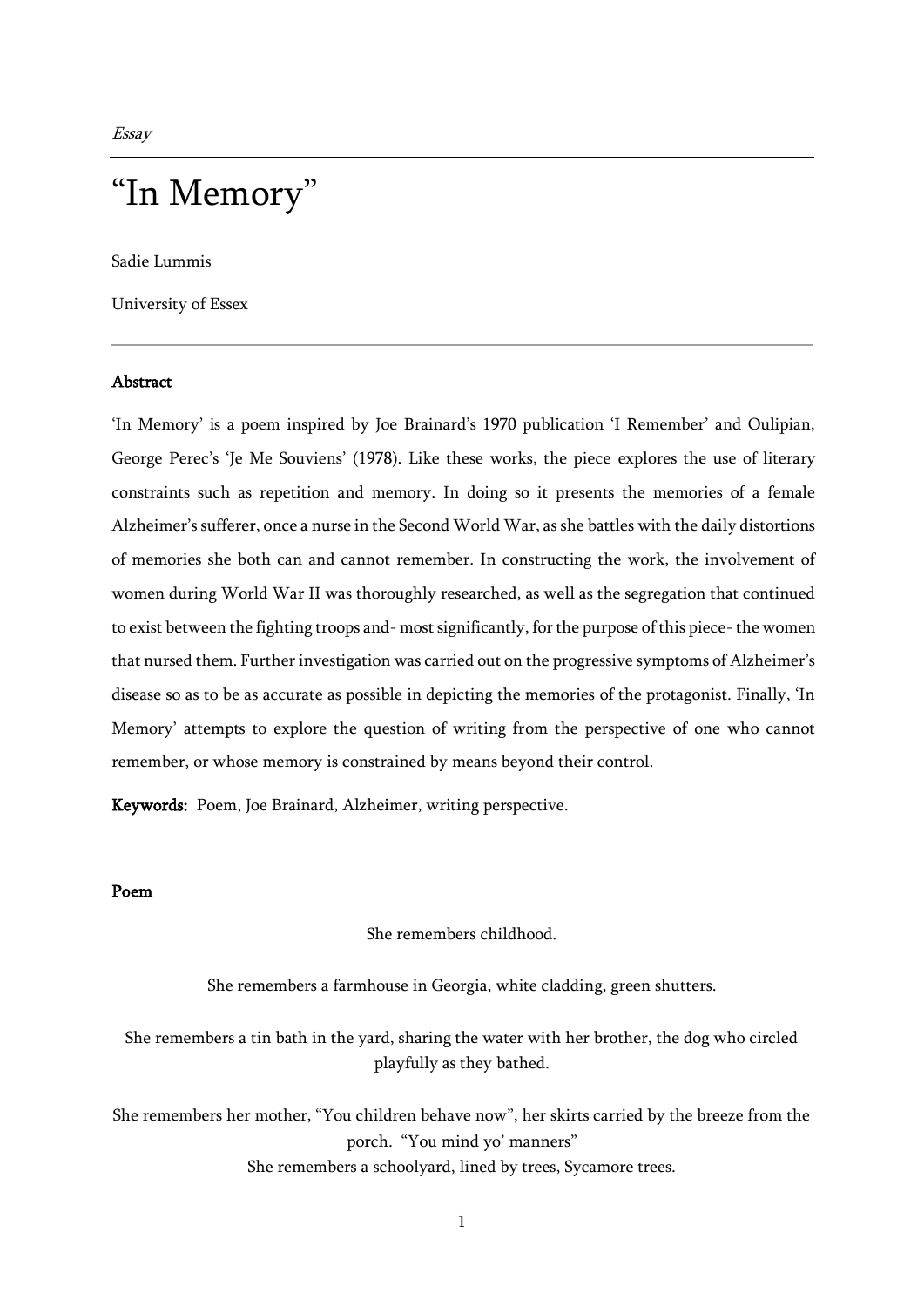She remembers how she would stand and watch the other children climb during recess.

She remembers when her brother, seven years old, fell from a tree at dusk one summer and sprained his leg; he hobbled around the neighbourhood for days on a crutch her father built.

She remembers village boys, who would kiss at her across the street and then chase her with spiders.

She remembers riding the horse beside her father, a fleshy toddler, bare-legged and wearing no underwear.

She remembers the smell of the saddle: sweat and horsehair.

She remembers a hall of dark faces, dancing The Hop in time to a band.

She remembers the taste of liquor. She remembers a hand up her skirt in the darkness of trees, how she was late home and had broken curfew.

She remembers the condemnation of grass stains. Her mother: "Girl, you been actin' a damned fool".

She remembers white cladding, green shutters.

She remembers a radio broadcast.

She remembers a neighbourhood, their ears pressed close to the wireless.

She remembers, all on porches, in kitchens, in hallways, in yards, in attics and in the street, the community gathered, waiting.

She remembers white children climbing Sycamore trees.

She remembers: a date that would "live in infamy".

She remembers young men in uniform, marching through streets, military arms and legs swinging in perfect unison.

She remembers a public service announcement: "Your country needs *you!!!"*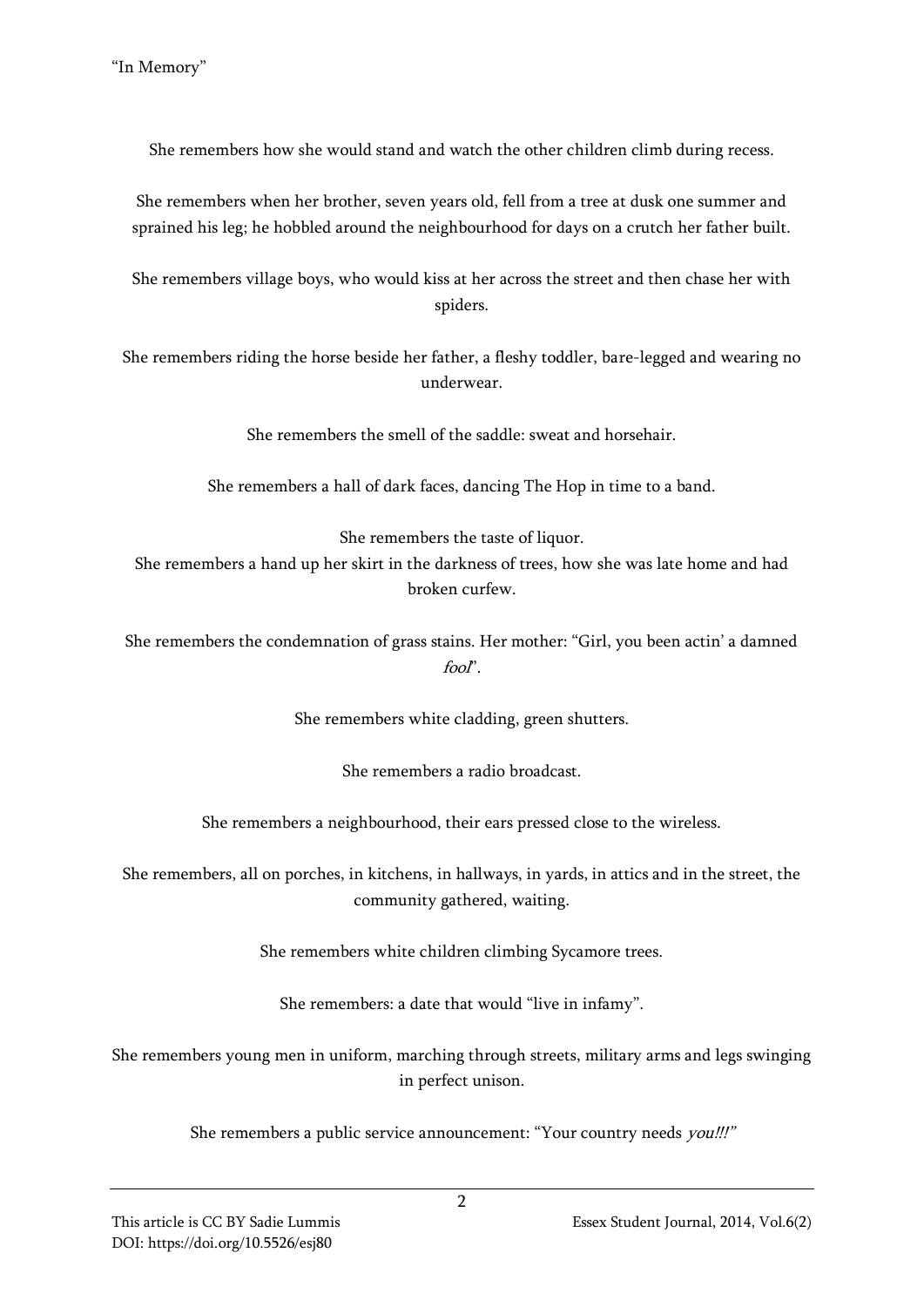She remembers a radio broadcast.

She remembers an enrolment.

She remembers the very first division of coloured nurses in the war effort.

She remembers her mother: "Girl if I'ma say it once, then I'ma say it again, you actin' like a damned fool".

She remembers sisters dressed in nursing attire: Ada, Adelaide, Cora, Etta, Helen, Ivy, Jemimah, Lorraine, Millicent, May, Pearl, Ruth, Rene, Sydney and Yvonne.

She remembers 1943 and eighteen years old.

She remembers the Army Nurse Corps, 1943 and segregated; the senior sister told her: "Don't you be treatin' no white man".

She remembers the 25th Station Hospital Unit.

She remembers black troops in Liberia, men writhing in hospital beds, drenched in Malaria.

She remembers the heat.

She remembers jaundice, convulsions, blood in bed pans.

She remembers 1944.

She remembers the disembodiment of the Army's quota system: coloured women tending white soldiers.

She remembers a unit of sixty-three coloured women serving the American Convalescent Hospital in Warrington, England.

> She remembers 1944. She remembers her first white soldier.

She remembers his body on the stretcher, his face contorted and his head matted with haemoglobin, screaming, screaming, screaming to no one.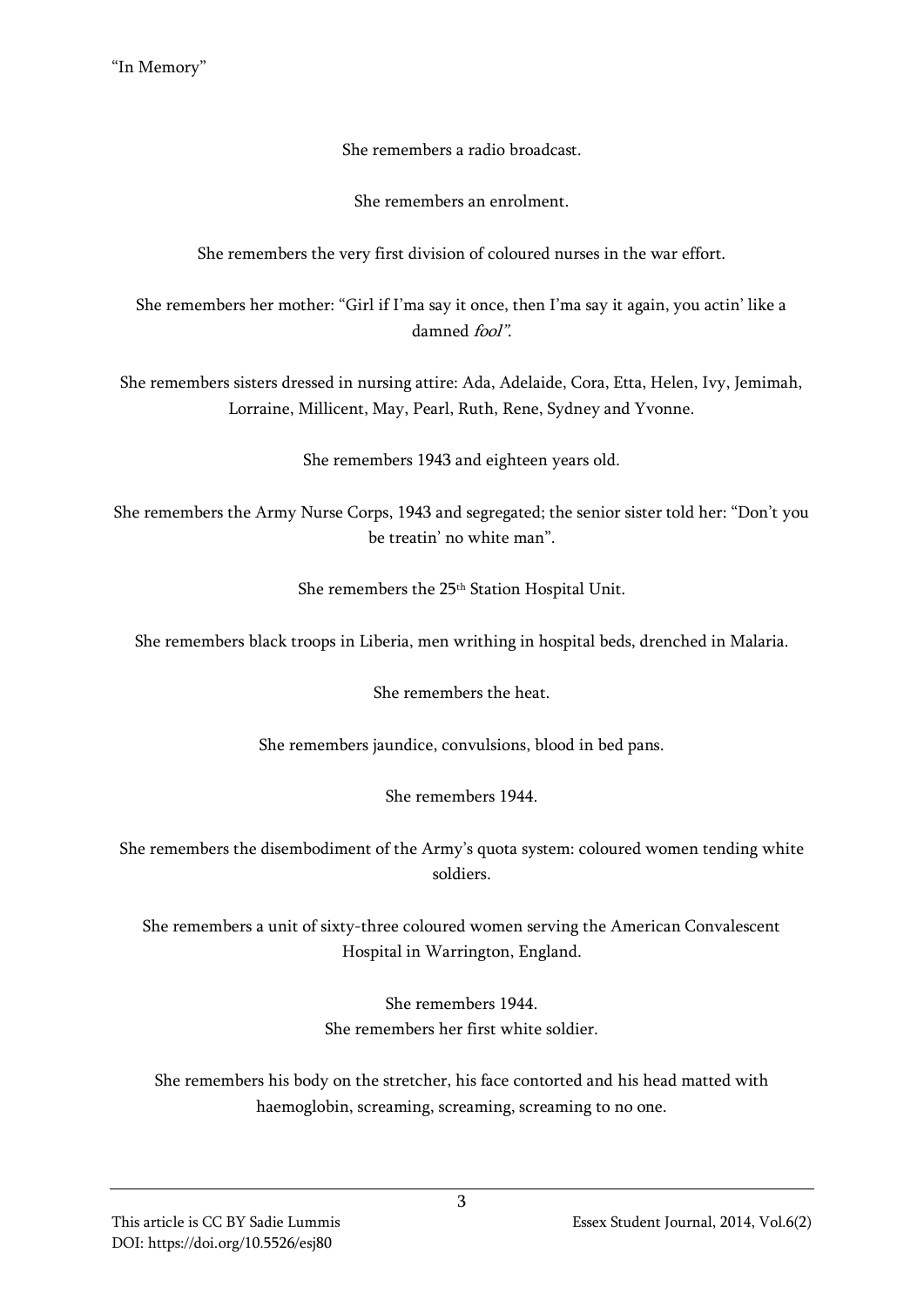She remembers cleaning, bandaging, hot cloth and needlework.

She remembers alarm bells, casualties; artillery, landmines, snake bites, accidents, and fatigue.

She remembers white sheets covering the bodies of the dead.

She remembers the soldier's first conscious breath, the rise and fall of a ghostly chest in a hospital bed.

She remembers "a date that would live in infamy".

She remembers letters, written to and from the United States.

She remembers a surrender. She remembers May 8<sup>th</sup> 1945.

She remembers the feel of old, American soil beneath her boots.

She remembers a land, changed but nonetheless beautiful.

She remembers her mother: "Damn, girl, you' shrunk! What they bin' feedin' you?'

She remembers the absence of a brother: Missing in Action.

She remembers a wedding, a military man with pale skin.

She remembers a church, choir, confetti and roses.

She remembers a lake-house, a honeymoon.

She remembers the rise and fall of a white chest in the darkness. She remembers babies, three of them, one after another.

She remembers contractions.

She remembers diapers, bottles, piles of laundry.

She remembers school shoes, backpacks, tailored shorts and skirts.

She remembers infant tantrums, teenage bickering and adolescent brawls.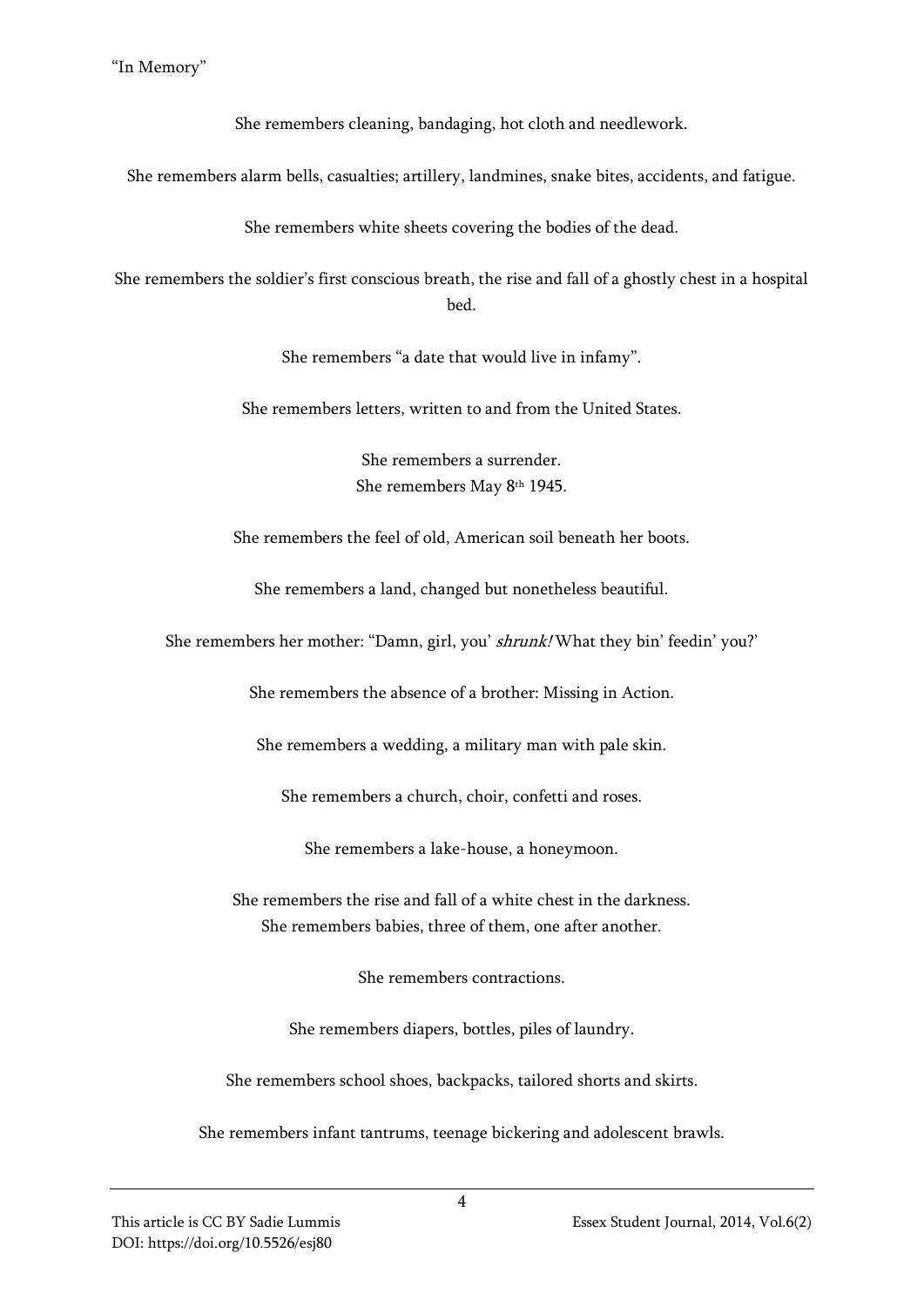She remembers her hands flailing in the air, always the peacemaker.

She remembers the dull ache that remained in her breast, for months, when they left her.

She remembers the years, burying a white soldier, an American flag.

She remembers men, women and children gathered by a graveside. She remembers hands upon her back, comforting; "We're so sorry for your loss".

She remembers the flux of time, slowing down, speeding up.

She remembers cups of coffee, "Corinne, where'd I put that sugar?"

She remembers losing her door keys.

She remembers her youngest, her daughter: "Mama, you sure yo' alright, out here, on yo' own?"

She remembers milk in the cupboard, eggs in the dresser.

She remembers prizing toast with a knife, from the toaster.

She remembers her sons: "Mama, you goin' crazy! What the hell you doin'?"

She remembers cleaning the windows with white wine vinegar – "See those marks? Look at all them marks! I'll bet it was the bugs. Bugs love leavin' marks".

She remembers photographs of a white soldier.

She remembers smoke, cigarettes in the waste-paper basket.

She remembers boxes piled high in the kitchen.

She remembers a hospital car in the driveway.

She remembers arms leading her through alien space.

She remembers: "Welcome to Fairhill Mrs -".

She remembers a room with a window-seat.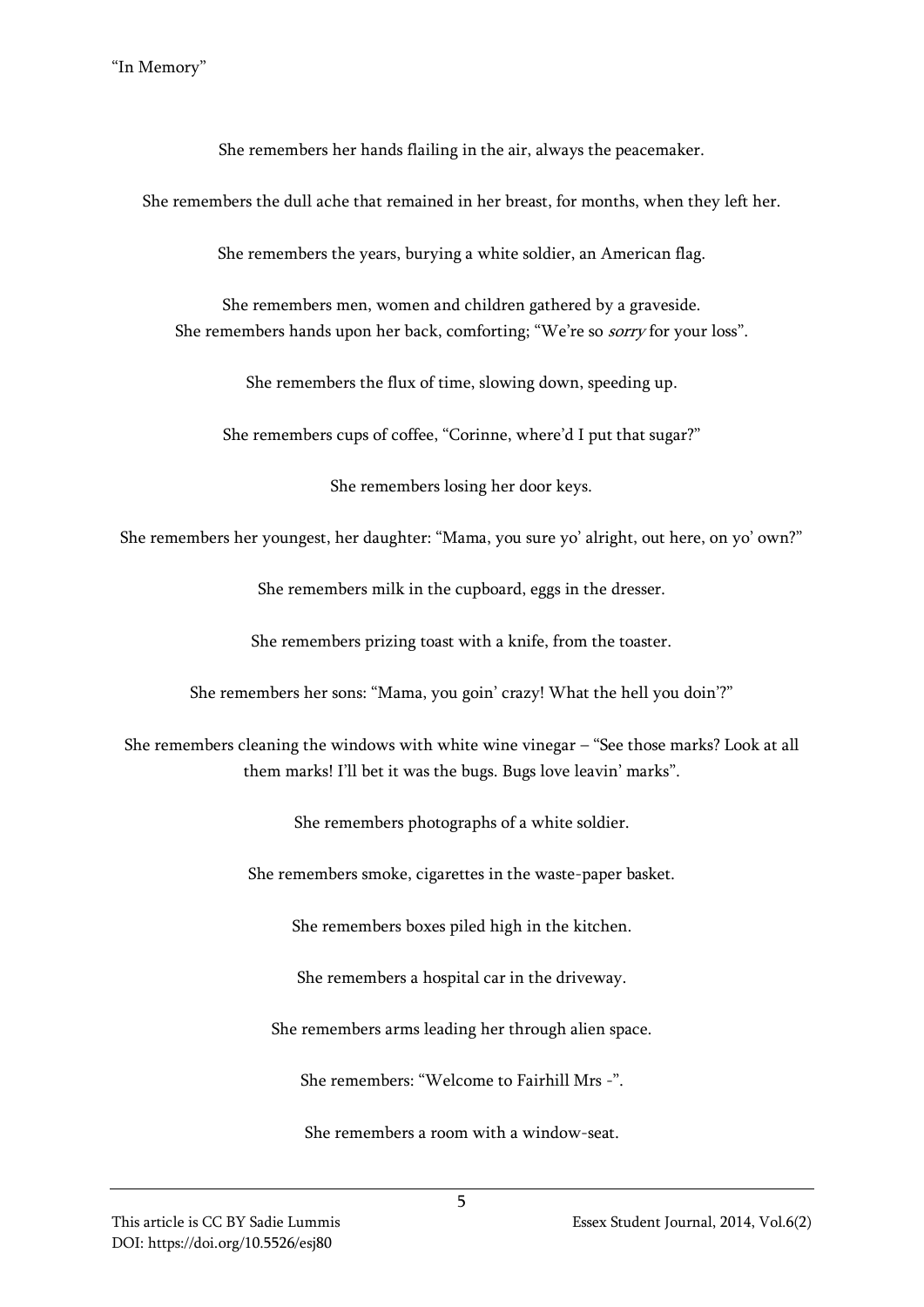She remembers the daughter who visits often, with Jonathan – "Mama, this is Marcus, your grandson. Johnny didn't come back from war, remember?"

She remembers lunch on plastic trays, spoon-feeding, napkins wet with saliva.

She remembers…

She remembers.

She does not remember retirement.

She does not remember four-hundred and seventy-three days of misplaced time; two people in deckchairs on the back porch.

She does not remember baths assisted by nursing staff – "Hold still, hold still now Cela, it's alright".

She does not remember the trees that line the fence outside. Sycamore trees.

She does not remember the man on crutches who limps from corridor to corridor, muttering softly to himself about the price of postage stamps, a mysterious garbage truck…

She does not remember that her husband is gone.

She does not remember kissing the doctor who served her medication this morning.

She does not remember violently seizing his white face and calling him Jerry.

She does not remember pleading with him; "But you're Jerry! You look just like him".

She does not remember asking, after a pause, "Who's Jerry?"

She does not remember the smell of daily bleach and air freshener.

She does not remember the faces that stare in the day-room, the taste of Semolina.

She does not remember falling in the gardens, grass stains on her skirt.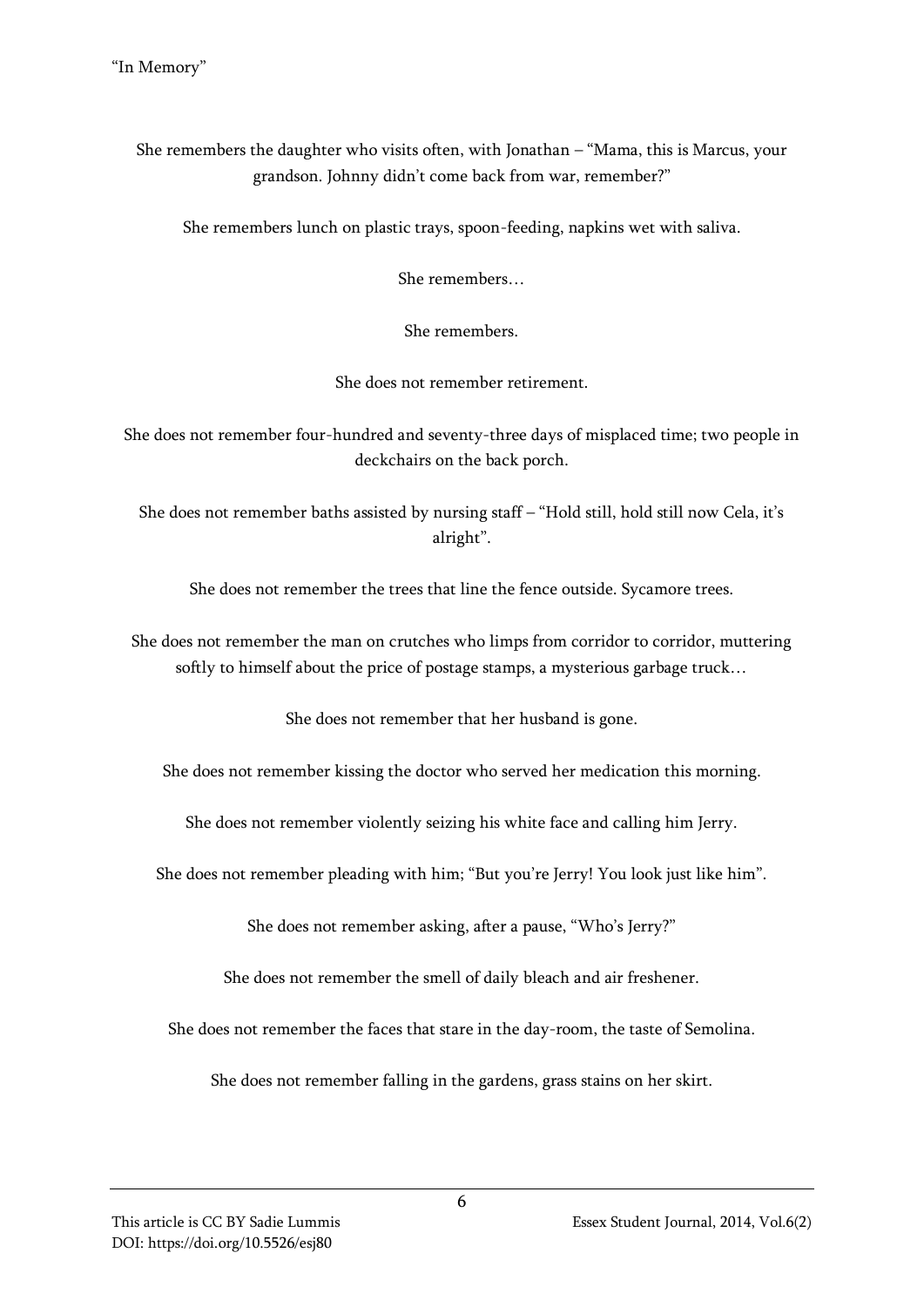She does not remember the names of songs on the radio: 'Vogue', 'Escapade', and 'Opposites Attract'.

She does not remember what happened to Doris Day.

She does not remember her grandchildren.

She does not remember the date.

She does not remember who is in the White House.

She does not remember what anybody is talking about.

She does not remember the names and faces of nurses in uniform, doctors in white coats; Victoria, Valerie, Susanna, Robert, Nigel, Mercy, Michael, Jeannie, Joanne, Harriet, Gwen, Esther, Clarence, Betty, Andrew.

She does not remember the weather yesterday.

She does not remember rising at 5AM and dressing in her best clothes; "My daughter is arriving. She just graduated from University".

She does not remember being led back to bed, a fresh face of make-up, "Listen! I told you, my daughter is arriving!"

She does not remember asthma, incontinence, mess in bedpans.

She does not remember the onset of disease.

She does not remember the world outside of her window.

She does not remember countries, continents, states or counties.

She does not remember 1984.

She does not remember wandering the hallways at night, repeating to herself, "My name… Cela. That's right, my name…my name…"

She does not remember the screaming elderly in their beds.

She does not remember the faeces, the fever, the arthritic fingers.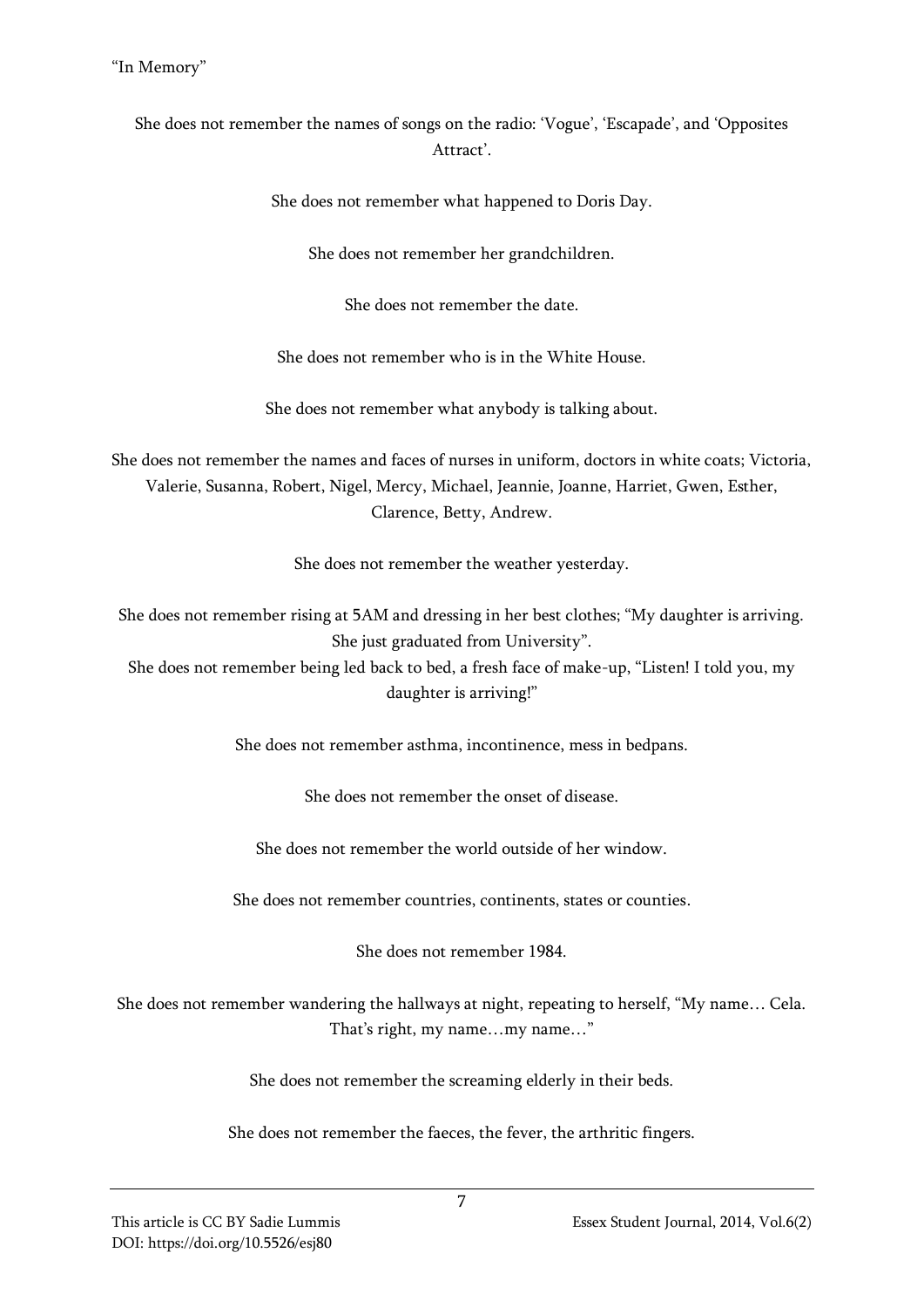She does not remember the weather, yesterday.

She does not remember the sound of the fire alarm when someone burns the toast.

She does not remember how it sends her crazy.

She does not remember telling staff over and over, for the thousandth time: "I was a nurse… in the war. I was a nurse".

She does not remember the nicotine stains above the armchair in her bedroom.

She does not remember the white sheets, covering the bodies of the dead.

She does not remember the rise and fall of her own depleted chest.

She does not remember the letters her daughter anxiously pens to nursing staff – "Tell me, really, is Mama doing okay?"

She does not remember surrendering herself to life.

She does not remember her body, changed, perhaps less beautiful.

She does not remember the face of the lady in the mirror who stares ruefully back at her, sometimes angry, screeching blaspheme, at other times, crying, "Hush, hush chile, hush".

She does not remember if Johnny will visit again.

She does not remember 1984.

She does not remember diapers, medicine bottles, piles of soiled laundry.

She does not remember fighting off the nurse at dinner, her arms flailing; "I don't know who I am. I don't know who I am!" She does not remember years gone by.

She does not remember time.

She does not remember decades, years, months, weeks, days, hours, and minutes.